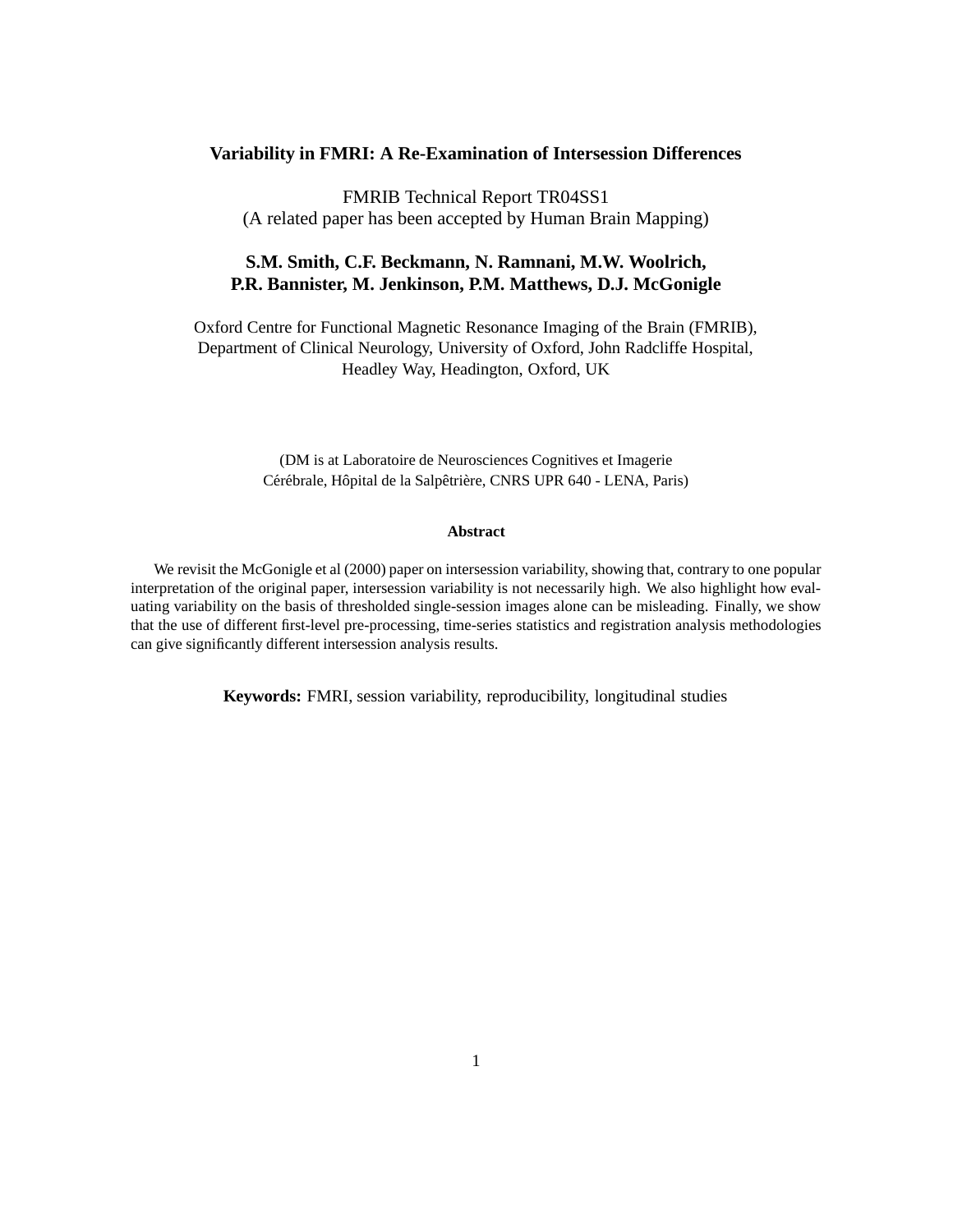# **1 Introduction**

The magnitude of the BOLD (Blood Oxygenation Level Dependent) effect in FMRI, a marker of neuronal activation, is often only of similar magnitude to the noise present in the measured signal. In order to increase power and to allow conclusions to be made about subject populations, it is common practice to combine data from multiple subjects. It is also common to take multiple sessions from each subject, again to increase sensitivity to activation, or for other experimental design reasons, such as tracking changes in function over time. Therefore it is important that inter-session variability present in FMRI data be understood, and in response, McGonigle et al. [18] presented an in-depth study of this issue.

In designing both multi-subject and single-subject multi-session studies, it is critical for the experimenter to have some idea of the relative sizes of within-session variance and inter-session variance. For example, if inter-session variance is large, it could be difficult to detect longitudinal experimental effects (e.g., in studies of learning [21] and post-stroke recovery [15]). If FMRI is to be used in pre-surgical mapping (e.g., [9]), which, by its nature will involve only a single subject, correct interpretation will be dependent on an appreciation of the potential uncertainty due simply to a session effect. In multi-subject studies, it is advantageous to have some idea of the expected intersession variance, as this will contribute to the observed inter-subject variance.

In order to investigate how well a single session dataset from a single subject typified the subject's responses across multiple sessions, McGonigle and colleagues [18] carried out the same FMRI protocol on 33 separate days; on each day 3 paradigms were run (visual, motor and cognitive), and the variation in "activation" was studied. This paper drew three main conclusions: i) the use of "voxel-counting" on thresholded statistical maps was not an ideal way to examine reproducibility in FMRI; ii) a "reasonably large" number of repeated sessions was essential to properly estimate inter-session variability, and iii) the results of a single session on a single subject should be treated with care if nothing was known about inter-session variability.

While [18] noted the presence of between-session variability in their experiment, they did not attempt to systematically assess the causes of this variance. There are a number of potential contributors; physiological variance (subject), acquisition variance (scanner), and also differences in analysis methodology and implementation. As noted in the original paper, "it is possible that spatial preprocessing (for example) may affect inter-session variance quite independently of underlying physical or physiological variability". This view is supported by [19], where analysis methodology is shown to affect apparent intersession variance. Here we revisit the analysis of McGonigle's data and consider session variability in the light of the effects that different first-level processing methods can have.

Furthermore, some readers (e.g., [6, 4]) have taken from [18] the simple broad-brush conclusion that there was a "large amount of session variability". One of the purposes of this paper is to address this misconception; for example, Section 4.3 shows that in fact inter-session variability was of similar magnitude to within-session variability in this dataset.

We start with a brief theoretical overview of the components of variance present in multiple-session data. We then describe the original data and analysis, as well as the new analyses carried out for this study, with explanation of the measures used in this study to assess session variability. We then present the variability results as found from this data, centring around the use of mixed-effects Z values in relevant voxels as the primary measure of interest. We also show qualitatively why it is dangerous to judge variability through the use of thresholded single-session images.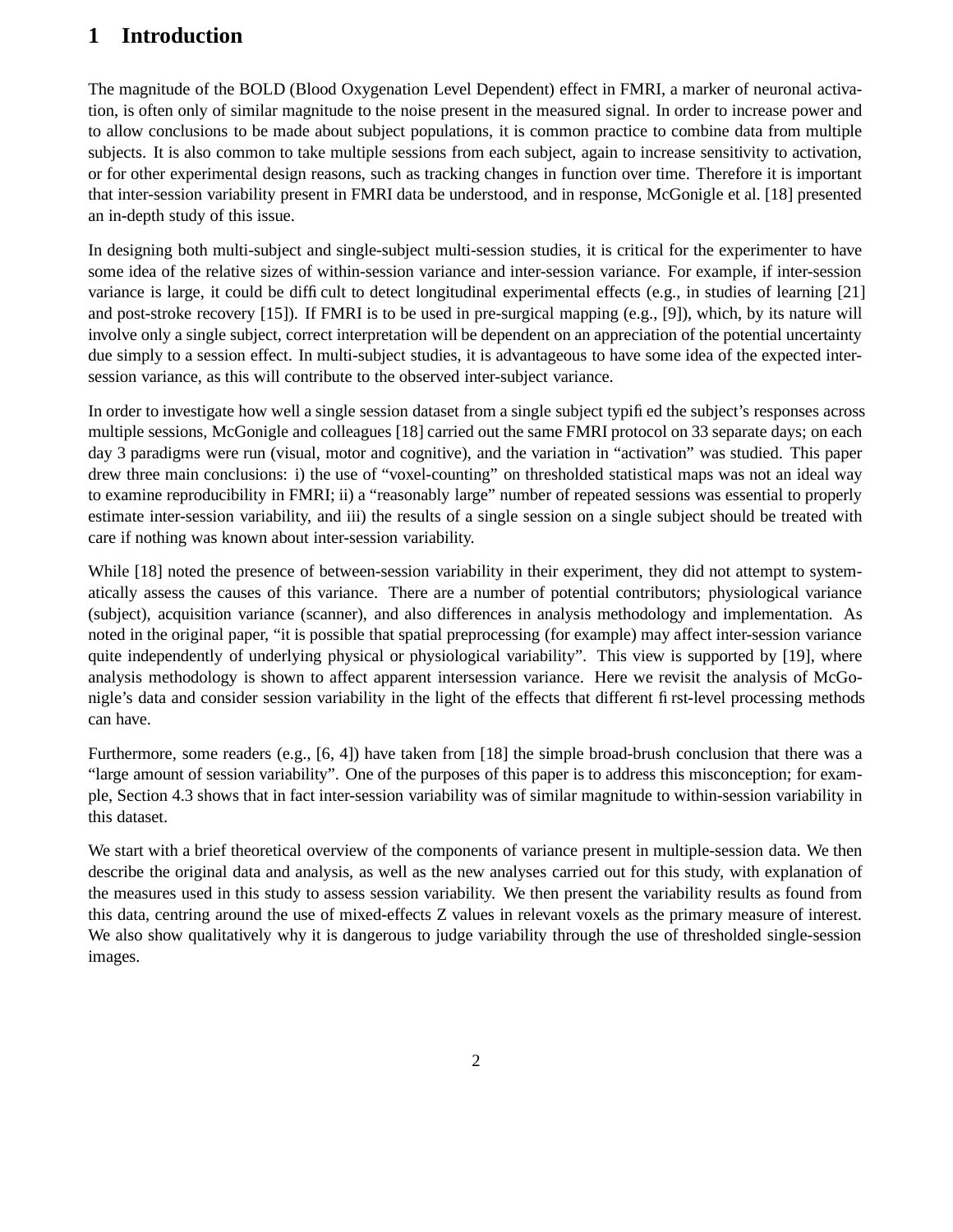# **2 Variance Components**

Researchers often refer to different "group analyses", the most common being "fixed-effects" and "mixed-effects". What these terms are actually referring to are different inter-session (or inter-subject) noise (variance) models. We now summarise what the terms and associated models mean.

We start with the equation for the  $t$  statistic:

$$
t = \frac{\text{mean effect}}{\sqrt{\text{variance}(\text{mean effect})}},\tag{1}
$$

i.e., we are asking how big the mean effect size is compared with the "noise" (the mean's standard deviation<sup>1</sup>). The standard deviation is the square root of either the fixed-effects variance of the mean or the random-effects variance of the mean.

With fixed-effects modelling, we assume that we are only interested in the factors and levels present in the study, and therefore our higher-level fixed-effects variance  $FV$  is derived from pooling<sup>2</sup> the first-level (within-session) variances (of first-level effect size mean)  $\overline{FV_i}$ , according to:

$$
FV = \frac{\sum (FV_i)}{n^2}, DoF_{FV} = \sum DoF_{FVi},
$$
\n(2)

where  $DoF$  is the degrees of freedom, which, in the case of FMRI time series, is usually large. This modelling therefore ignores the cross-session (or cross-subject) variance completely and the results cannot be generalised outside of the group of sessions/subjects involved in the study.

With simple mixed-effects<sup>3</sup> modelling, we derive the mixed-effects variance  $MV$  directly from the variance of the first-level parameter estimates  $PE_i$  (effect sizes) or contrasts of parameter estimates:

$$
MV = \frac{var(PE_i)}{n}, DoF_{MV} = n - 1,\tag{3}
$$

with a (normally) much smaller DoF than with fixed-effects. Thus the modelling uses the cross-session (or crosssubject) variance, and the results (which are generally "more conservative" than with a fixed-effects analysis) are relevant to the whole population from which the group of sessions/subjects was taken.

The mixed-effects variance is the sum of the fixed-effects (within-session) variance and random-effects (pure intersession) variance (though note that simple estimation methods calculate this directly, as above, and do not explicitly use the fixed-effects variance). Therefore the estimated mixed-effects variance should in theory and in practice be larger than the fixed-effects variance. We expect that when there is large inter-session variance there will be a large difference between fixed- and random-effects analyses.

There have recently been significant developments in group-level analysis. For example, it has been shown in [1] that there is value in carrying up lower-level variances to higher-level analyses of mixed-effects variance, and one implementation of this, using Bayesian modelling/estimation methodology has been reported in [3]. Whilst the dataset used in this paper may well prove useful in investigating these developments further, this is beyond the scope of this paper. Instead, this paper concentrates primarily on two other questions, namely the magnitude of session variability, and the effect that *first-level* analysis methodologies can have on its effect. Therefore, for mixed-effects analyses in this paper, we have only used ordinary least squares (OLS) estimators (see equation 3 and [12]).

<sup>&</sup>lt;sup>1</sup>Note that in the simplest cases the variance of the mean is the variance of the residuals divided by the number of data points.

<sup>&</sup>lt;sup>2</sup>The first factor of  $1/n$  in FV comes from taking the mean of the first-level variances, i.e., pooling them, and the second factor comes from converting this higher level variance from a variance of residuals into the variance of the (higher-level) mean. For more detail see [16].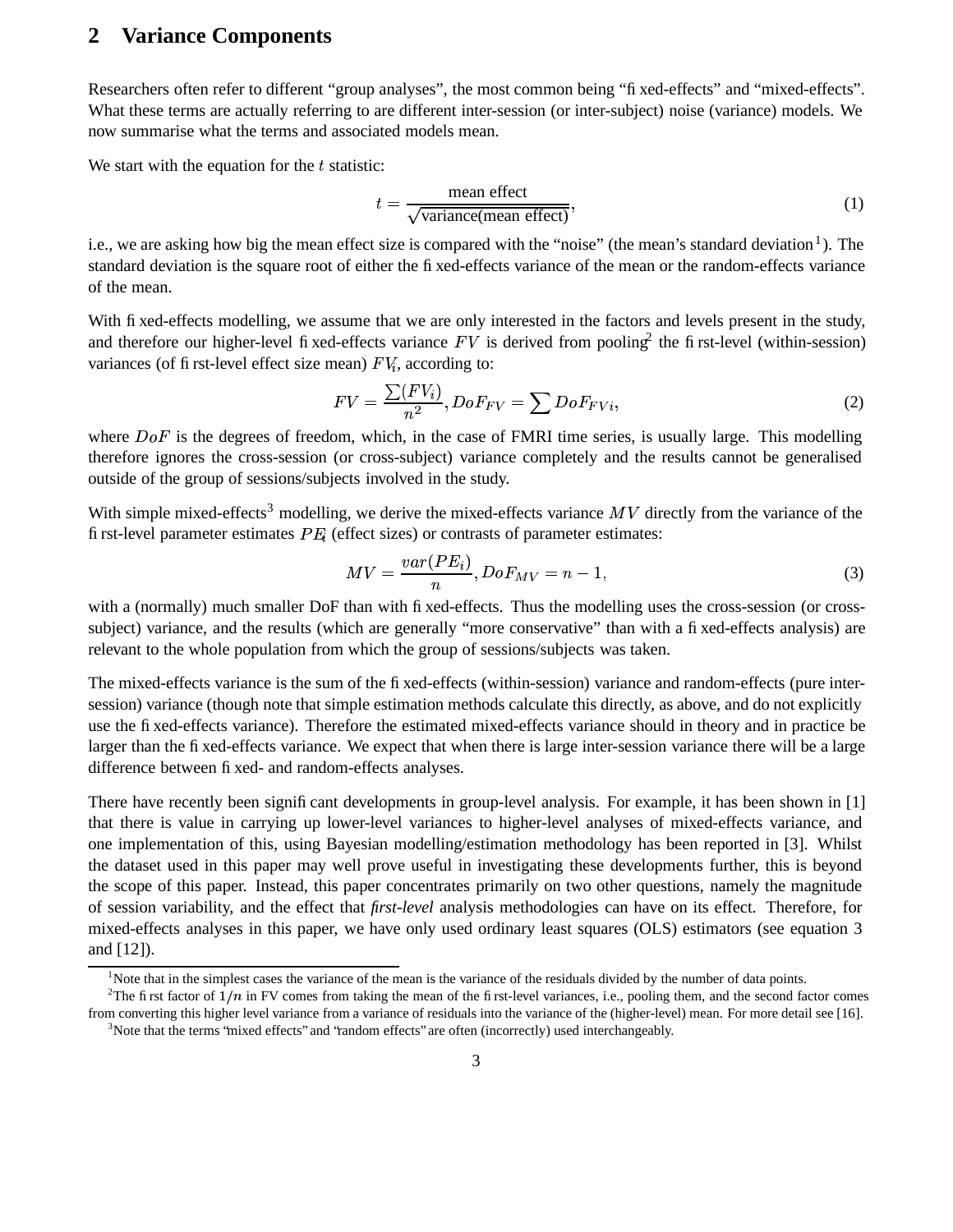# **3 Methods**

### **3.1 Original Experiments and Analysis**

We now describe the experiment and original analysis carried out in [18]. A healthy 23-year-old right-handed male was scanned on 33 separate days (over 2 months) with as many factors as possible held constant. On each day, three block-design paradigms were run (all using rest=24.6s, activation=24.6s block lengths): visual (8Hz reversing black-white chequerboard, 36 time points after deleting the first two), motor (finger tapping, right index finger at 1.5Hz, 78 time points) and cognitive (0.66Hz random number generating vs counting, 78 time points), with the paradigm order randomised. The data was collected on a Siemens Vision at 2T; TR=4.1s, 64x64x48 3x3x3mm voxels. A single T1-weighted 1.5x1x1mm structural scan was taken.

Original analysis was carried out with SPM99 (www.fil.ion.ucl.ac.uk/spm). All 99 sessions were realigned (motioncorrected) to the same target (the first scan of the first session of the first day) and then a mean over all 99 sessions was created. This was used to find normalisation (to a T2-weighted target in MNI space [8]) parameters for all 99 sessions (using 12-parameter affine followed by 7x8x7 basis-function nonlinear registration). Sinc interpolation on final output was used.

Sessions containing "obvious movement artefacts" were identified by eye and removed from consideration (3 motor, 2 visual, 3 cognitive). Cross-session analysis was carried out for voxels in standard space which were present in all sessions. Spatial filtering with a Gaussian kernel of FWHM 6mm was applied. Each volume of each session was intensity-normalised (rescaled) so that all had the same mean intensity.

Voxel time-series analysis was carried out using general linear modelling (GLM). The data was first pre-coloured by temporally smoothing the data with a Gaussian of 6s FWHM. Slow drifts in the data were removed by including drift terms in the model - a set of cosine basis functions effectively removing signals of period longer than 96s.

For presentation of within-session results, voxel-wise thresholding ( $p < 0.05$ ) was used, correcting for multiple comparisons using Gaussian random field-theory (GRF) [11].

Both fixed- and "random"-effects analyses were carried out to examine the effects of using different variance components, and an extra-sum-of-squares (ESS) F-test was performed across all sessions of each paradigm to assess the presence of significant inter-session variance.

### **3.2 Methods Tested**

We now describe the analysis approaches used for this paper. The two packages used for our investigations were SPM99b (Statistical Parametric Mapping, www.fil.ion.ucl.ac.uk/spm) and FSL (FMRIB's Software Library, www.fmrib.ox.ac.uk/fsl, version 1.3, June 2001). Both are freely available and widely used.

SPM includes a motion-correction ("realignment") tool, a tool for registration ("normalisation") to standard-space, GLM-based time-series statistics [23] and GRF-based inference [11]. SPM carries out standard-space registration before time-series statistics. The SPM99b time series statistics correct for temporal smoothness by precolouring [10].

GLM-based analysis in FSL is carried out with FEAT (FMRI Expert Analysis Tool), which uses other FSL tools such as BET (Brain Extraction Tool [20]), an affine registration tool (FLIRT - FMRIB's Linear Image Registration Tool [14, 13]), and a motion-correction tool based on FLIRT (MCFLIRT [13]). FEAT carries out standard-space registration after time-series statistics. FSL time series statistics correct for temporal smoothness by applying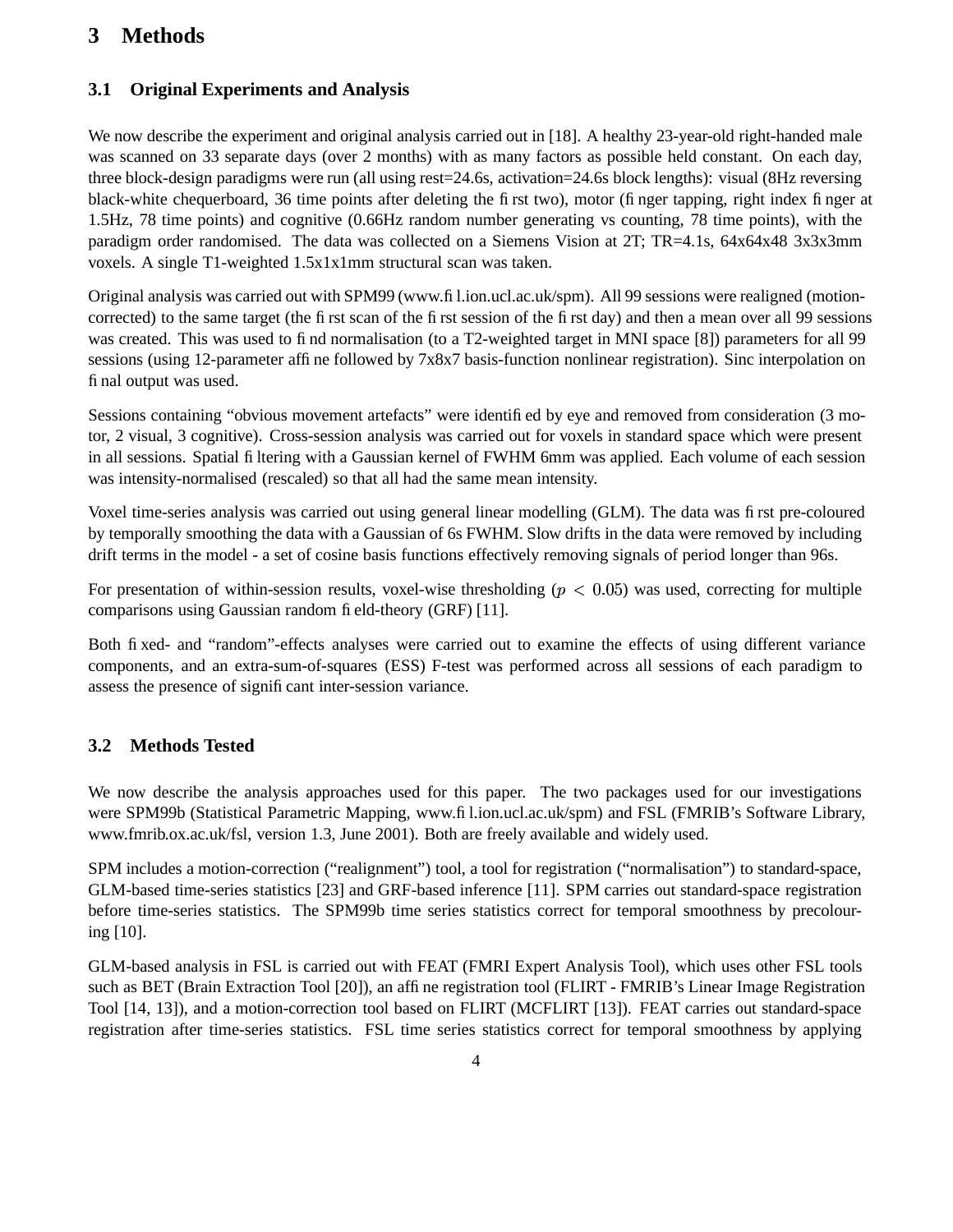prewhitening, as described in [22].

6 different, complete analyses were carried out with various combinations of pre-processing and time-series statistics options, in order to allow a variety of comparisons to be made. In tests A,C,G, FSL was used for preprocessing and registration whilst in tests D,E,F, SPM was used. For tests A,D,G, FEAT time-series statistics was used whilst for C,D,F, SPM time-series statistics was used.

In tests A-E the various controlling parameters were kept as similar as possible, both to each other and to default settings in the relevant software packages. Tests A vs D and C vs E hold the statistics method constant whilst comparing spatial methods, therefore showing the relative merits of the "spatial" components (motion correction and registration). Tests A vs C and D vs E hold the spatial method constant whilst comparing statistical components, thus showing the relative merits of the statistical components (time-series analysis). A vs E tests pure-FSL against pure-SPM. F and G test pure-SPM and pure-FSL respectively, with these analyses set up to match the specifications of the original analyses in [18] as closely as possible, including turning on intensity normalisation in both cases. For a summary, see Table 1.

(For B, ICA-based temporal-model-free analysis was carried out; the model-free results are not included in this paper, but will be presented elsewhere.)

Because the methods for high-pass temporal filtering in FSL and SPM are intrinsically different, they cannot be set to act in exactly the same way (within A-E and within F,G) by choosing the same cutoff period in each; instead, the cutoff choices were made so as to match as closely as possible the extent to which the relevant signal and noise frequencies were attenuated by the different methods. For the purposes of this paper, high-pass temporal filtering is considered to be part of the temporal statistics, where it most naturally fits.

The non-default "Adjust for sampling errors" motion-correction option in SPM was not used.

8 sessions (of the 99) were excluded from the original analysis in [18], due to "obvious movement artefacts". These were however included in our analyses as we did not consider that there was sufficient objective reason to exclude them; the estimated motions for these sessions were not in general significant outliers relative to the average motion across sessions and any apparent (activation map) motion artefacts were not in general significantly different from the majority of the sessions. The quantitative results given in Sections 4.3 and 4.6 were in fact recalculated without these 8 sessions (i.e., reproducing the same dataset as used in [18]), but without any significant change in results, and therefore are not reported here.

#### **3.3 Inter-Session Evaluation Methods**

For all paradigms and all analysis methods, simple fixed-effects (FE) and OLS mixed-effects (ME) Z-statistics were formed. For each paradigm a mask of voxels which FE considered potentially activated ( $Z > 2.3$ ) was created. This contains voxels in which a ME analysis is potentially interested (given that ME generally gives lower Z-statistics than  $FE<sup>4</sup>$ ). This mask was averaged over A,C,D and E to balance across the various methods, and then eroded slightly (2mm in 3D) to avoid possible problems due to different brain mask effects.

We initially investigated the size of intersession variance, by estimating the ratio of random effects variance to fixed

<sup>&</sup>lt;sup>4</sup>We are attempting to identify voxels of potential interest in ME-Z images; given that ME-Z can be thought of as being related to FE-Z but scaled down by a factor related to session variance, this seems like a good way of choosing voxels which have the potential to be activated in the ME-Z image, depending on the session variance. In order to investigate the dependency of this approach on the FE-Z threshold chosen, we re-ran the tests leading to the ME-Z plots presented in Figure 8, having determined the regions of interest using a lower FE-Z threshold  $(Z>1.64$ , i.e., a factor of 5 more liberal in the significance level). The mean ME-Z results were all scaled down, as expected, but the qualitative (i.e., relative) results were exactly identical to those presented in Figure 8.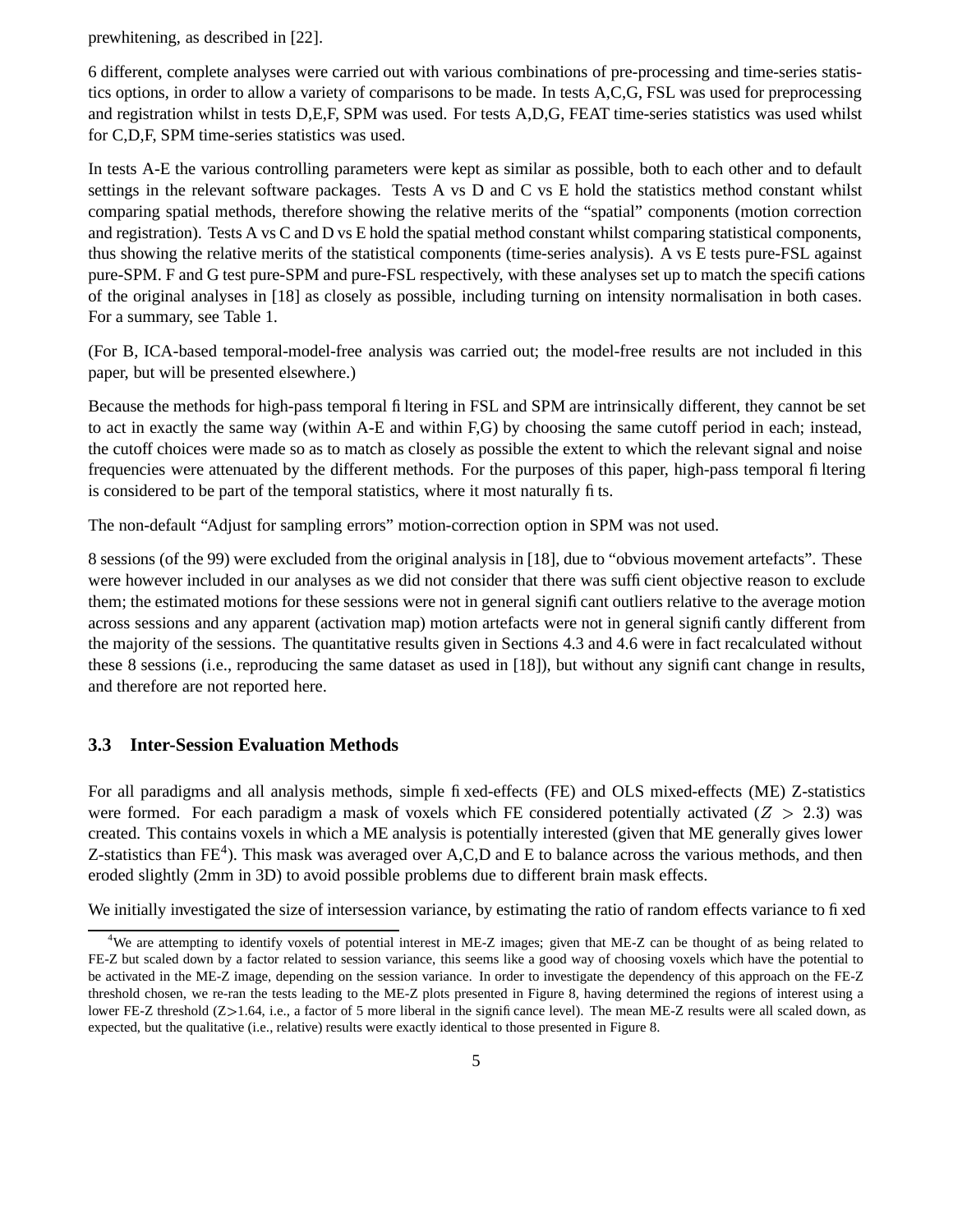|              | <b>Preprocessing</b>                | <b>Statistics</b>      | <b>Registration</b> |
|--------------|-------------------------------------|------------------------|---------------------|
| A            | <b>FSL</b>                          | FSL (FEAT)             | FSL (FLIRT)         |
|              | (MCFLIRT spat=5 intnorm=n)          | $(hp-FSL=40)$          |                     |
| C            | <b>FSL</b>                          | <b>SPM</b>             | FSL (FLIRT)         |
|              | (MCFLIRT spat=5 intnorm=n)          | $(hp\text{-}cos=72)$   |                     |
| D            | <b>SPM</b>                          | FSL (FEAT)             | <b>SPM</b>          |
|              | (SPM-mc&norm spat=5 intnorm=n)      | $(hp-FSL=40)$          | (done in preproc)   |
| E            | <b>SPM</b>                          | <b>SPM</b>             | <b>SPM</b>          |
|              | $(SPM-mc\&norm\,spat=5\,intnorm=n)$ | $(hp\text{-}\cos=72)$  | (done in preproc)   |
| $\mathbf{F}$ | SPM match [18]                      | <b>SPM</b>             | <b>SPM</b>          |
|              | $(SPM$ -mc&norm spat=6 intnorm=y)   | $(hp\text{-}cos=98.4)$ | (done in preproc)   |
| G            | FSL match [18]                      | FSL (FEAT)             | FSL (FLIRT)         |
|              | (MCFLIRT spat=6 intnorm=y)          | $(hp-FSL=53)$          |                     |

**spat** - spatial filtering with full-width-half-maximum given in mm.

**intnorm** - intensity normalisation - the intensity rescaling of each volume in a 4D FMRI data set so that all have the same mean within-brain intensity.

**hp-FSL** - FSL's high-pass temporal filtering with cutoff period given in seconds.

**hp-cos** - high-pass temporal filtering (in seconds) via cosine basis functions.

Table 1: Different analyses carried out.

effects, averaged over the voxels of interest as defined above. Given that ME variance is the sum of FE and RE variance, we estimated the RE (intersession) variance by subtracting the FE variance from the ME variance. We then took the ratio image of RE to FE variance, and averaged over the masks described above. This ratio would be 0 if there was no intersession variability and rises as its contribution increases. A ratio of 1 occurs when intersession and intrasession variabilities make similar contributions to the overall measured ME variance.

Next, we investigated whether session variability is indeed Gaussian distributed. If it is not, then inference based on the OLS method used for ME modelling and estimation in this paper would need much more complicated interpretation (as also would be the case with many other group-level methods used in the field). We used the Lilliefors modification of the Kolmogorov-Smirnov test [17] to measure in what fraction of voxels the session effect was significantly non-Gaussian.

The variance ratio figures do not take into account estimated effect size, which in general will vary between methods, and so the primary quantification in this paper uses the mixed-effects Z (ME-Z). This is roughly prortional to the mean effect size and inversely proportional to the intersession variability. This makes ME-Z a good measure with which to evaluate session variability; it is directly affected by the variability, while being weighted higher for voxels of greater interest (i.e., voxels containing activation). We are not particularly interested in variability in voxels which contain no mean effect. We therefore base our cross-subject quantitations on ME-Z comparisons within regions of interest (defined above). $5$ 

If one of the analysis methods tested here results in increased ME-Z, then this implies reduced overall methodrelated error (increased accuracy) in the method. This is due to the fact that unrelated variances add; whilst a single-session analysis cannot eliminate true inter-session variance instrinsic to the data, it can add ("induce") variance to the effective intersession variance due to failings in the method itself (for example, poor estimates of first-level effect/variance, or registration inaccuracies). Therefore the best methods should give ME-variance

<sup>&</sup>lt;sup>5</sup>Whilst we are primarily investigating analysis efficiency and session variance by looking at regions of potential activation, note that it is also necessary to ensure that the non-activation (null) part of the ME distribution is valid, i.e., not producing "incorrect" numbers of false-positives; this investigation/correction of the ME null distribution is addressed below and uses the whole ME-Z image, not just the regions of potential activation.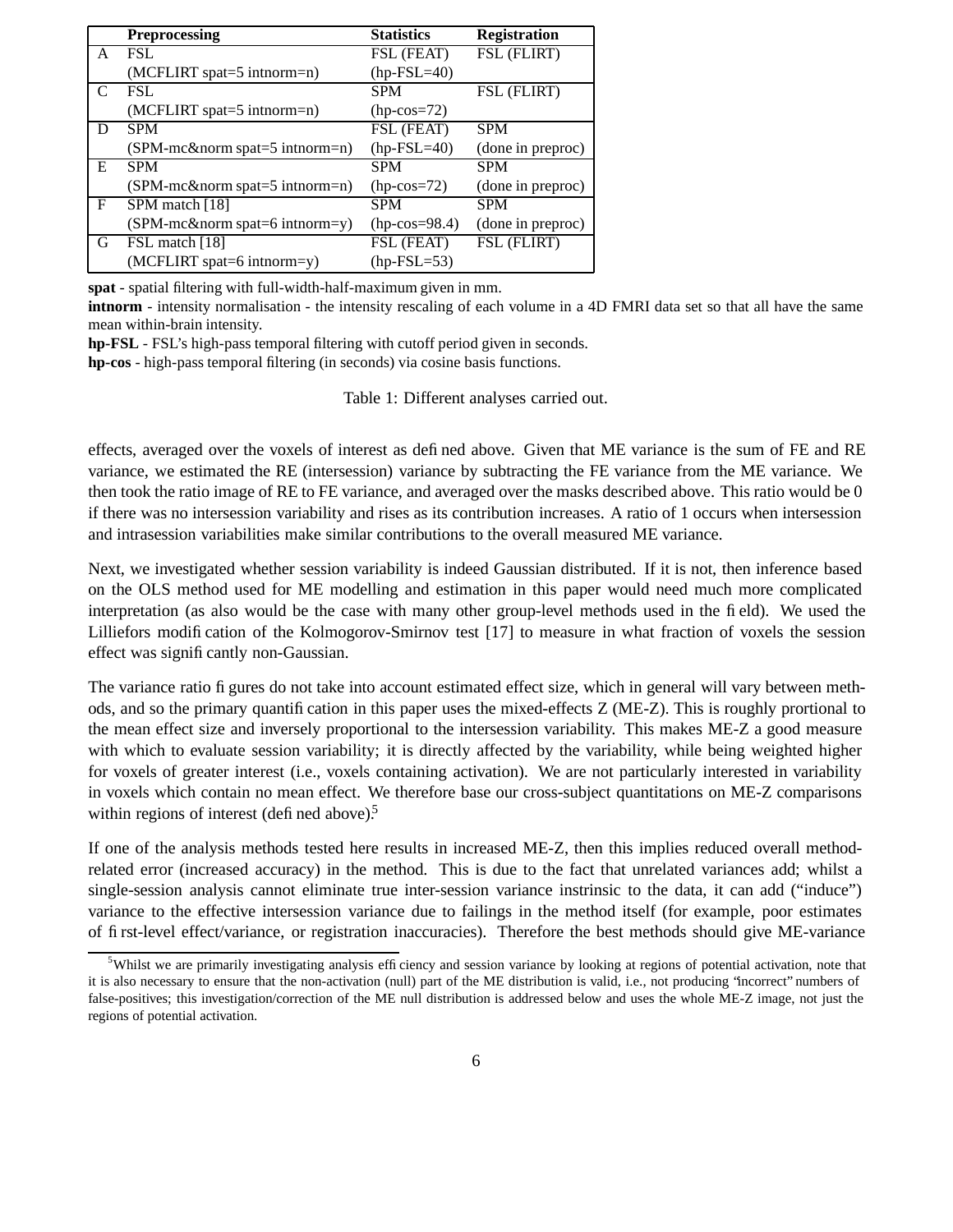which approaches (from above) the true, intrinsic inter-session ME-variance. (Remember that the same simple OLS second-level estimation method was used for all analyses carried out - it is only the first-level processing that is varied.)

Mean ME-Z was then calculated within the FE-derived masks. However, as well as reporting these "uncorrected" mean ME-Z values, we also report the mean values after adjusting the ME-Z images for the fact that in their histograms (supposedly a combination of a null and an activation distribution) the null part, ideally a zero mean and unit standard deviation Gaussian, was often significantly shifted away from having the null peak at zero. This makes Z values incomparable across methods, and needed to be corrected for. The causes of this effect include (spatially) structured noise in the data and in differences in the succcess between the different methods for correcting for temporal smoothness (a problem enhanced potentially for all methods given the unusually low number of time points in the paradigms).

We used two methods to correct ME-Z for null-distribution imperfections, and report results for both methods. With *hand-corrected peak shift correction*, the peak of the ME-Z distribution was identified by eye and assumed to be the mean of the null disribution; the ME-Z image then had this value subtracted. With *mixture-model-based null shift correction*, a (non-spatial) histogram mixture model was automatically fitted to the data using expectationmaximisation. This involved a Gaussian for the null part, and gammas for the activation and deactivation parts [2]. The centre of the Gaussian fit was then used to correct the ME-Z image. The advantage of the hand-corrected method is that it is potentially less sensitive to failings in the assumed form of the mixture components; the advantage of the mixture-model-corrected fit is that it is fully automated and therefore more objective.

It is not yet standard practice (with either SPM or FSL) to correct for null-Z shifts in ME-Z histograms; the most common method of inference is to use simple null-hypothesis testing on uncorrected T or Z maps (typically via Gaussian random field theory). By correcting for the shifts, what we are able to investigate the effects of using the different individual analysis components in the absence of confounding effects of null distribution imperfections.

Figure 1 shows an example ME-Z histogram including the estimates (by eye and by mixture-modelling) of the null mode. The estimated ME-Z shifts which were applied to the mean ME-Z values before comparing methods are plotted for all analysis methods and all paradigms in Figure 2. The shift is clearly more related to the choice of time-series statistics method than the choice of spatial processing method (motion correction and registration), but there is no clear indication of one statistics method giving greater shift extent than another. The two correction methods are largely in agreement with each other.

### **4 Results and Discussion**

#### **4.1 Fixed-Effects Activation Maps**

The FE-based mask images (used to define the voxels used in the quantitative analyses reported below) are shown in Figure 3, overlaid onto the MNI152 standard head image.

#### **4.2 Intersession Effect Size Plots**

For analysis methods A and E we now show the effect size and its (fixed effects, within-session) temporal standard deviation, as a function of session number. Both the effect size and the temporal standard deviation are estimated as means over interesting voxels, as defined above. The plots were normalised by estimating the mean effect size over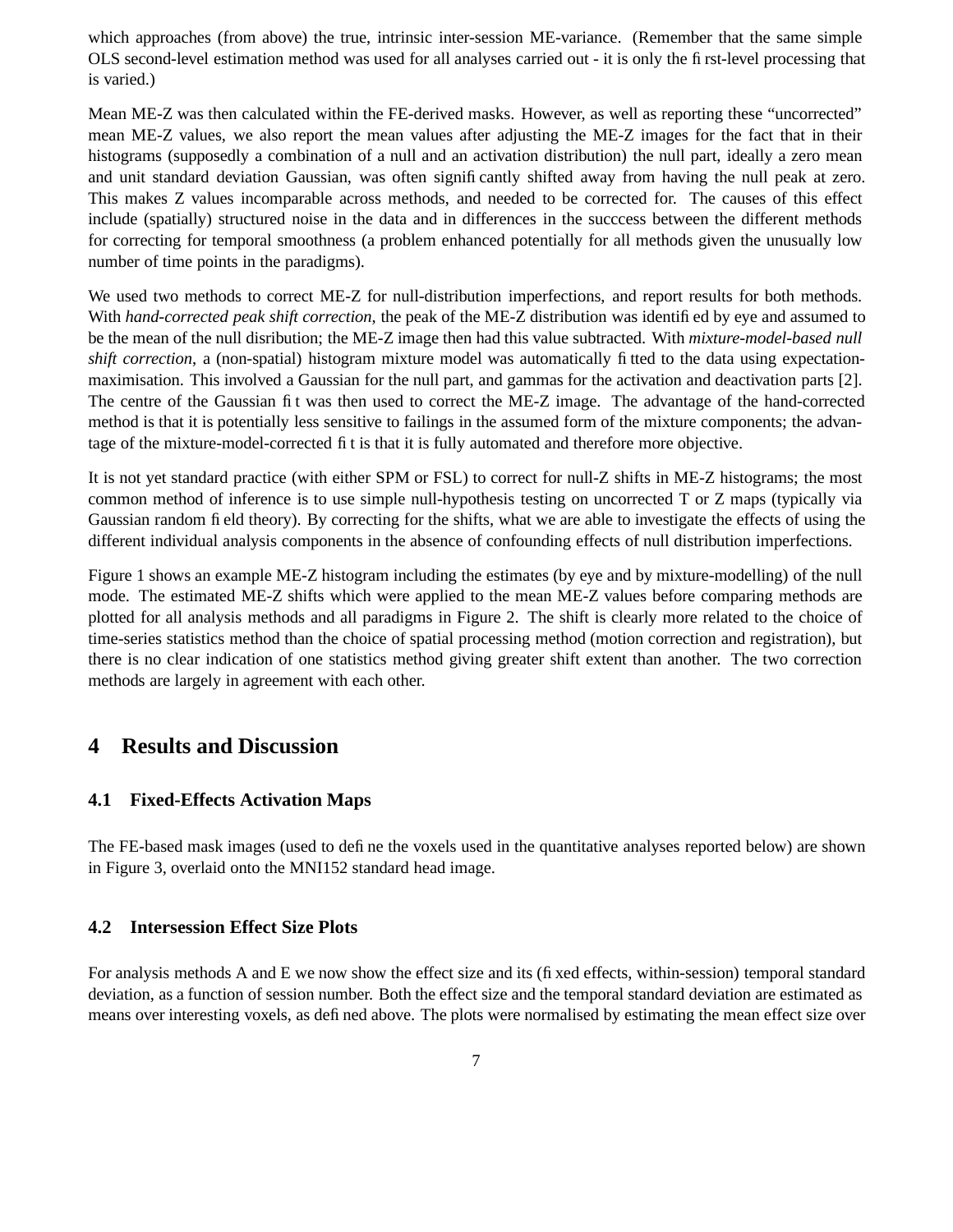

Figure 1: Example ME-Z histogram showing null-distribution shift, from analysis A of the visual paradigm.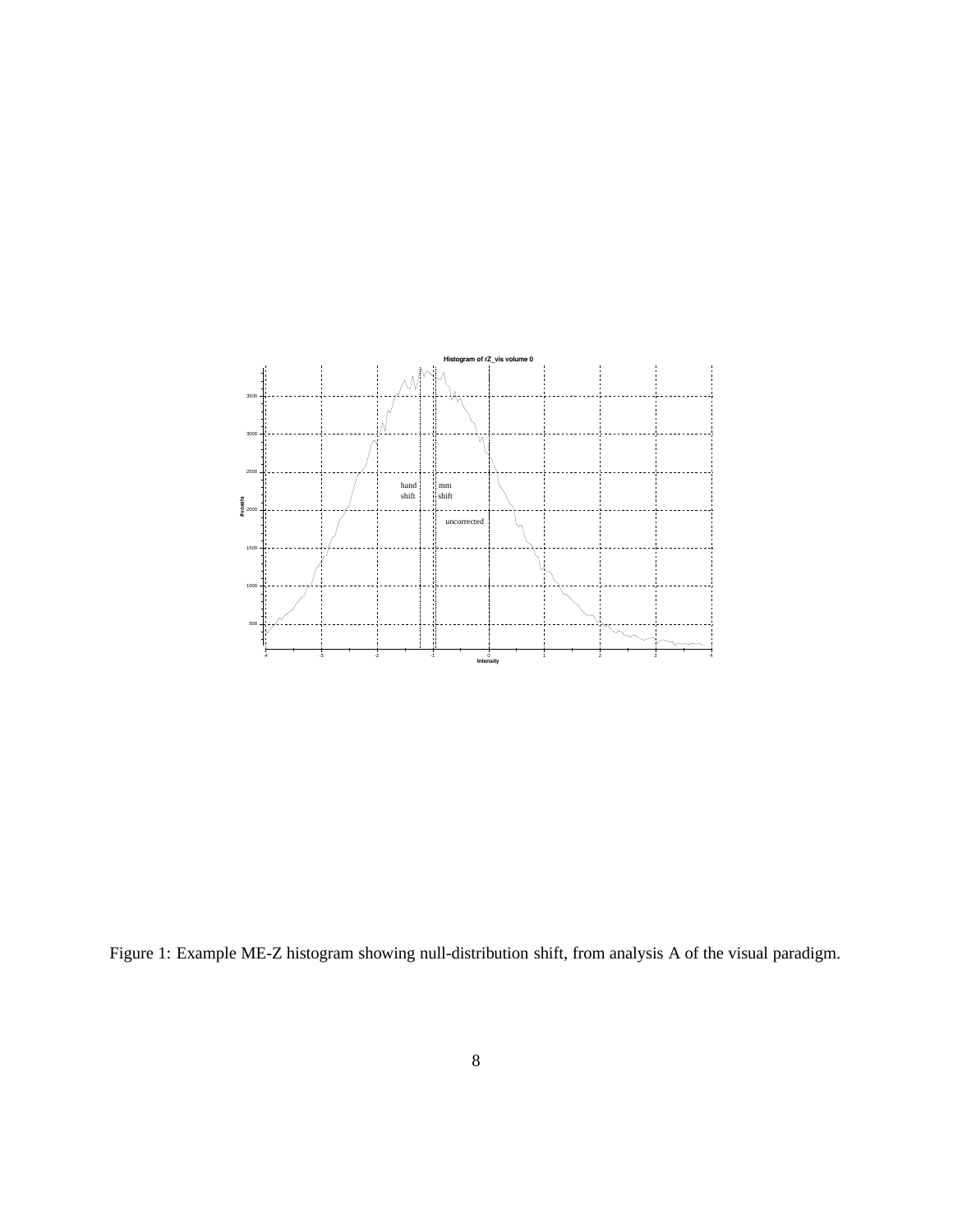

Figure 2: Estimated ME-Z null-distribution shifts. Different tasks: C=cognitive M=motor V=visual. Different correction methods: h=hand-shifted m=mixture-model-shifted.



Figure 3: Masks of potentially activated voxels, within which mean ME-Z was calculated for each analysis method; red=visual, orange=motor, yellow=cognitive.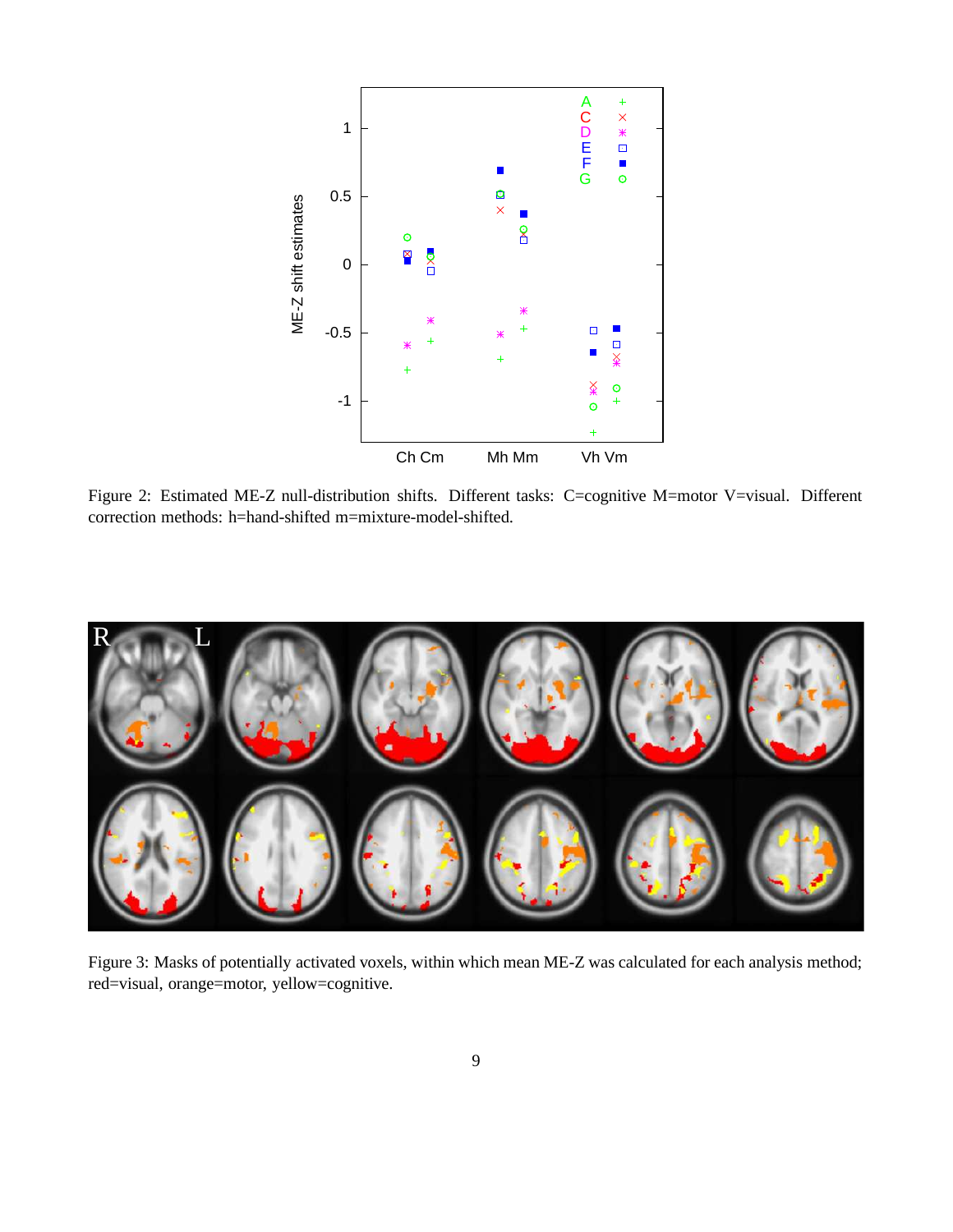all sessions, scaling this to be unity, scaling the standard deviation by the same factor, and demeaning the effect size plot. See Figures 4 and 5. These plots show (as does the following section) that the within-session variance has similar magnitude to the inter-session variance. They also show that variability in effect size is higher than variability in its standard deviation (though the implication of this fact is not necessarily important to the primary points of this paper). Note that the results presented here correspond to the "uncorrected" plot in Figure 8.



Figure 4: Mean first-level effect size and its (within-session) standard deviation, as a function of session number, for analysis A.

#### **4.3 Quantification of Intersession Variance**

In order to better quantitate the size of intersession variance, we estimated the mean ratio of RE (ME minus FE) to FE variance. Note here that any comparison between the RE and FE variance will be dependent on the number of time points in each session, with a larger number of time points leading to an increase in the RE:FE ratio.

The results are shown in Table 2. The interpretation of this is simple yet important; in these datasets, intersession variability is not large compared with within-session variability.<sup>6</sup>

<sup>&</sup>lt;sup>6</sup>Noting the much greater variability (across methods) in these ratios than in the plots in figure 8, and by looking in detail at separate ME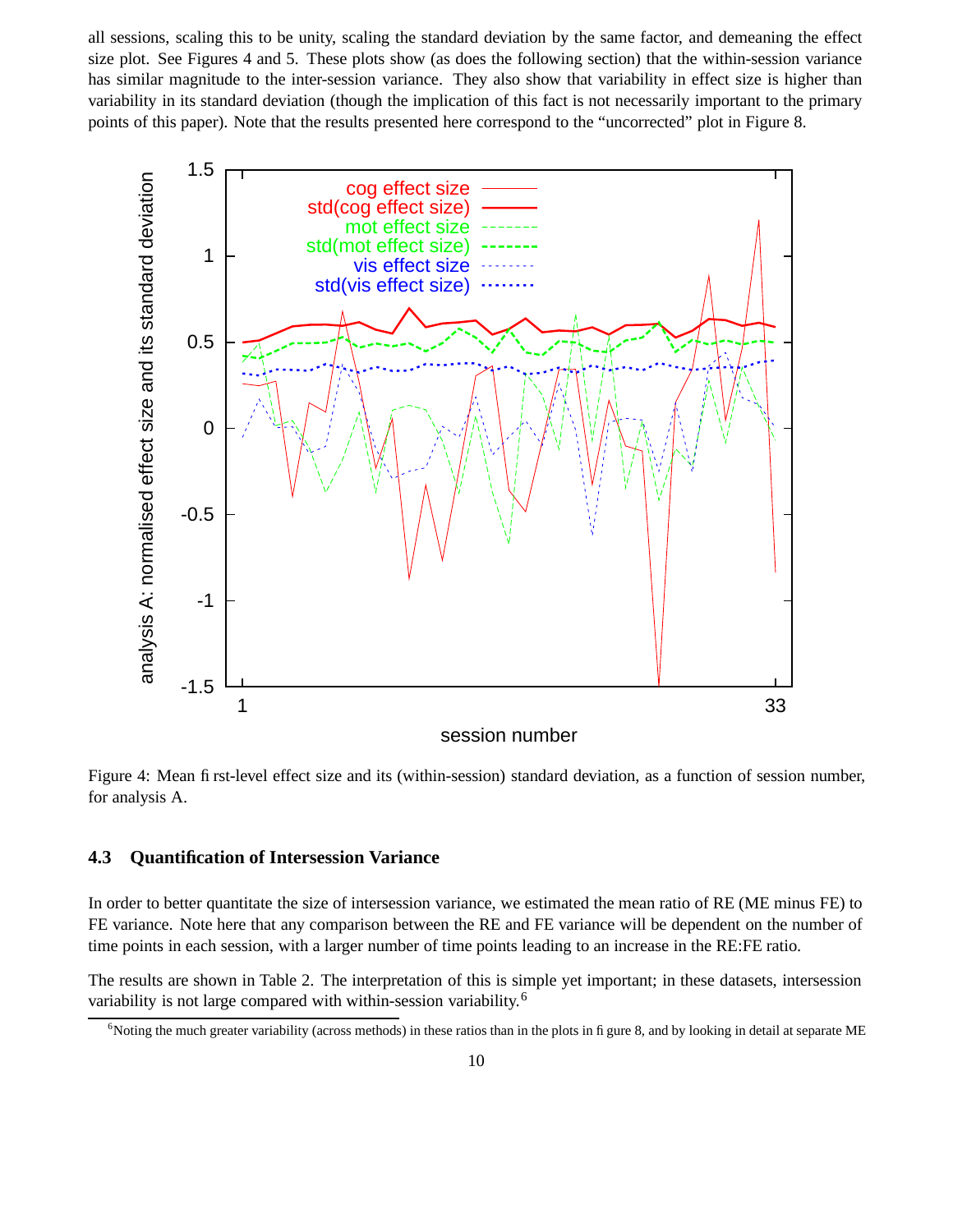

Figure 5: Mean first-level effect size and its (within-session) standard deviation, as a function of session number, for analysis E.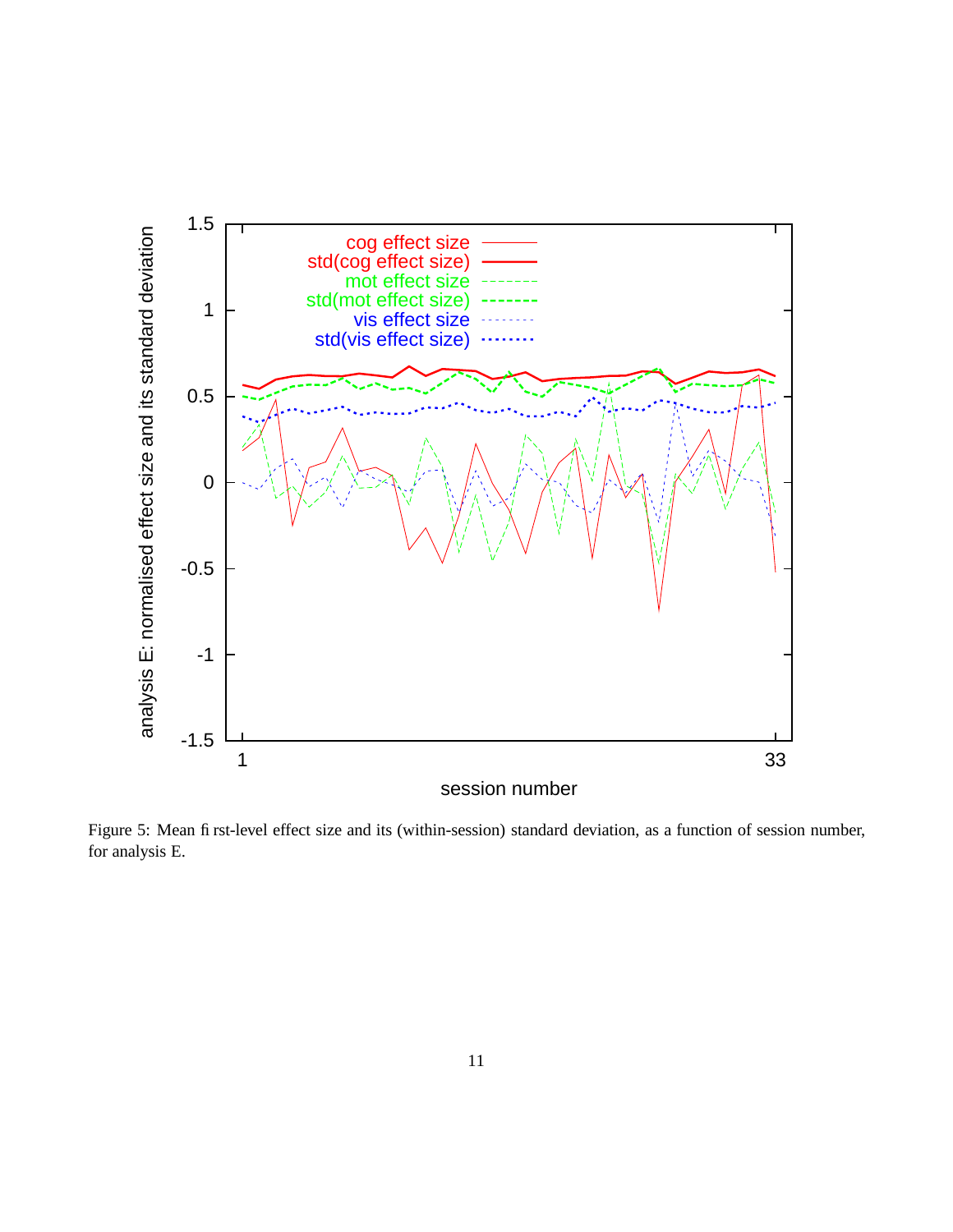Note that we cannot make very useful interpretations of the variations across methods of the variance ratio, particularly without also taking into account the estimated effect size; hence the use of mixed-effects Z for the main method comparison results shown below in Section 4.6.

|                                     |     | D | E |                                                                      |  |
|-------------------------------------|-----|---|---|----------------------------------------------------------------------|--|
| cognitive   1.0 0.3 1.5 0.5 0.6 1.0 |     |   |   |                                                                      |  |
| $\overline{\text{motor}}$           |     |   |   | $\begin{array}{ rrrr} 0.9 & 0.3 & 1.4 & 0.6 & 0.6 & 1.1 \end{array}$ |  |
| visual                              | 1.4 |   |   | 0.3 1.9 0.8 0.8 1.7                                                  |  |

Table 2: Mean estimated ratio of RE (intersession) variance to FE (within session pooled) variance.

#### **4.4 Test for Gaussianity of Intersession Variability**

Using the results of analysis A, for each paradigm, we tested whether the session variability was Gaussian. At each voxel in standard space we took the (first-level) parameter estimates (effect sizes) from the relevant voxel in each of the 33 relevant first-level analyses, (i.e., the same data that was fed into the group-level ME analysis). The variance of these is the ME variance. For each set of 33 first-level parameter estimates, we ran the Lilliefors modification of the Kolmogorov-Smirnov test [17] for non-Gaussianity, with a significance threshold of 0.05. We would therefore expect, in null data, rejection of the Gaussianity null hypothesis at this 5% rate by random chance.

We calculated the fraction of voxels failing the normality test both across the whole brain, and within the FEderived masks described above. In both cases, and for all three paradigms, the fraction of failed tests was less than 7.5% (range 4.5-7.3%), which is very close to the expected 5% rate of null-hypothesis rejections if in fact all the data is normal. This provides strong quantitative evidence for the normality of the session variability in this data. Qualitatively, the voxels where the null hypothesis was rejected were scattered randomly through the images, not clumped, again suggesting that they were rejected by pure random chance rather than because of some true underlying non-Gaussian process.

#### **4.5 On (Not) Drawing Conclusions About Session Variability on the Basis of Thresholded Single-Session Images**

[18] does not include any such statement as "session variability is high", or even any quantification explicitly suggesting in a simple way that session variability is a serious problem; nevertheless, unfortunately, many researchers (e.g., [6, 4]) seem to have taken these messages from the paper. One of the causes of this is the apparent variability in Figures 2-4 (in [18]), which show, for each paradigm, each session's thresholded activation image (as a single sagittal slice maximum intensity projection). All three figures give the impression of large intersession variability, even for the strong visual paradigm.

The most important point to make with respect to this issue is that it is not safe to judge intersession variability by looking at variability in thresholded statistic images. It is perfectly possible for two unthresholded activation images to not be statistically significantly different and yet one contain activation just over threshold and the other just under, giving the false impression of large variability. The fact that thresholds are in any case chosen arbitrarily increases the weakness of this method of judging variability.

and FE variances, it is clear that the variation in these figures across methods is primarily due to variation in FE variance. This is possibly caused by differences in the methods of correcting for temporal autocorrelation at first level.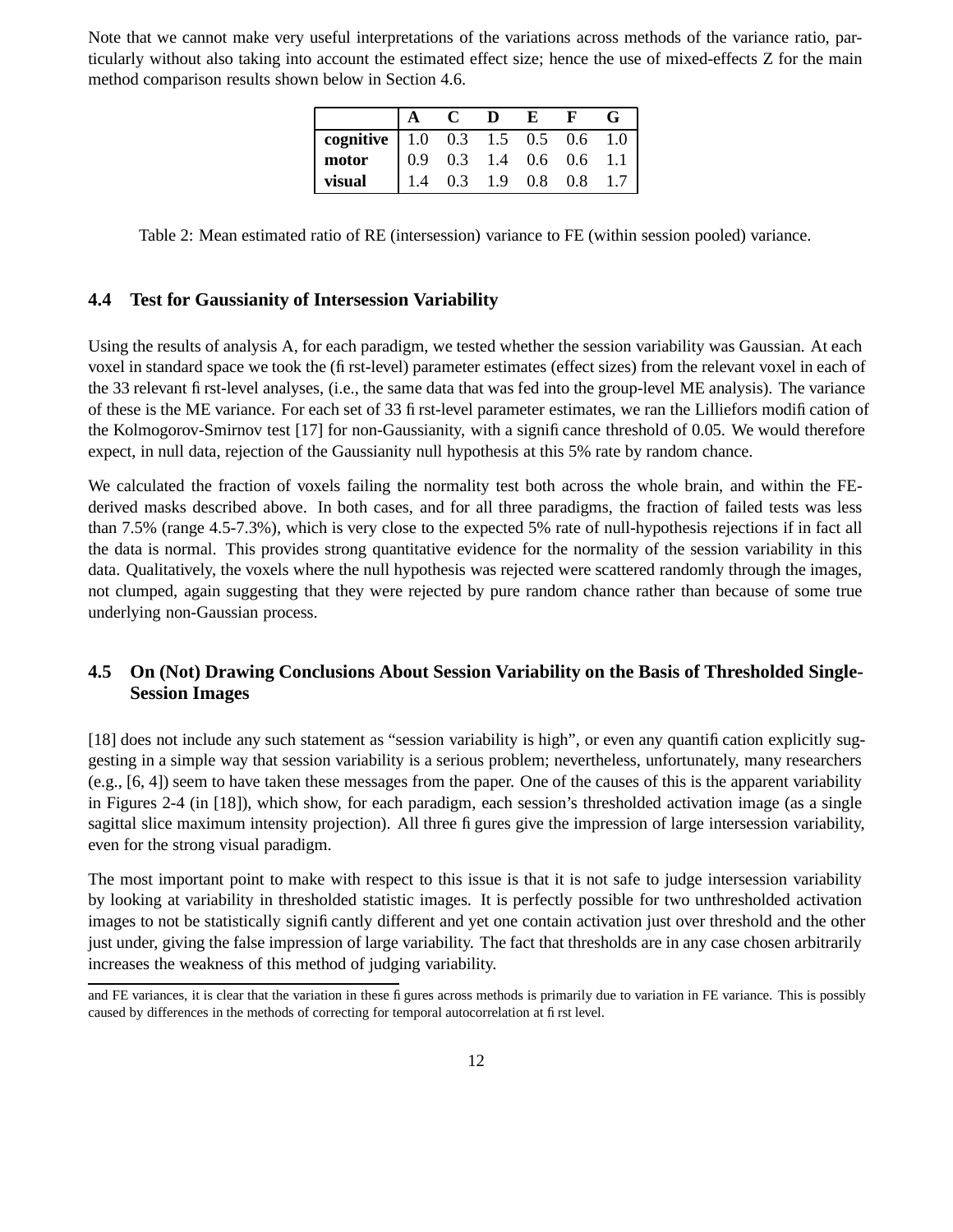To illustrate these issues, Figures 6 and 7 show single-session thresholded images from analysis F of the visual experiment. Figure 6 is created using the same threshold as in [18], namely  $p<0.05$ , corrected for multiple comparisons using Gaussian random field theory [11]. In contrast, Figure 7 is created using a reduced threshold (the t threshold used in Figures 6 is reduced by 33%). Obviously there is more apparent activation when the threshold is reduced (though, note that it has clearly not been reduced so far that there is generally a huge amount of spatially variable "noise" activation caused by this). However, the interesting point is that the subjective impression of intersession variability is much reduced.

Finally, a question arises as to why Figure 6, which should match the original figure in [18] (having been processed in the same manner) appears to show less variability than the original figures. This was found to be due to the fact that suboptimal timing was used in the original model generation (caused by a particular default setting of the point within a TR that the model is sampled, which also corresponds to the point during a TR when that time point's whole FMRI volume is assumed to have been instantaneously sampled; this default was changed between SPM99 and SPM99b). The re-analysis was more efficient at estimating activation as better-matched models were used, causing less apparent inter-session variability. As part of the investigation of this effect, we tested the variability in peak Z values as the model timing was changed slightly. The *mean across sessions(max across space(Z))* value for 5 different phase shifts of the model  $(-1 \text{ TR to } +1 \text{ TR})$  were found to be 6.6, 7.5, 7.9, 7.5, 6.9 (model timing running from earlier to later respectively). This is quite a large effect for these phase shifts, given that the paradigm is a block design. This is another illustration of the danger of judging variability solely on the basis of thresholded results.

#### **4.6 Mean ME-Z Plots**

Mean ME-Z plots are shown in Figure 8. Higher ME-Z implies less analysis-induced inter-session variance, or, viewed another way, greater robustness to session effects.

Before discussing these plots it is instructive to get a feeling for what constitutes "significant" difference in the plots. Suppose that two ME-Z maps were, in these figures, separated by a Z difference of 0.25. This would correspond to a general relative scaling between the two maps of approximately  $.25/6 = 4\%$ . We are interested in the effect that this difference has on the final thresholded activation map. Therefore we can estimate this effect by thresholding a ME-Z map at a standard level and also at this level scaled by 4%. Thresholding at  $P < 0.05$ , when corrected (using Gaussian random field theory) for multiple comparisons, corresponds to a Z threshold of approximately 5. We therefore thresholded the three ME-Z images from analysis F at levels of  $Z > 5$  and  $Z > 5.2$ . For the cognitive, motor and visual ME-Z images, this resulted in reductions in supra-threshold voxel counts by 11%, 8% and 6% respectively. These are not small percentages; we conclude that a difference in 0.25 between the various plots can be considered to be "significant" in terms of the effect on the final reported mixed-effects activation maps. (Note that these different thresholdings were carried out with two threshold levels *on the same ME-Z image for each comparison*, hence the previous criticism of not comparing thresholded maps is not relevant here.)

We now consider plots A,C,D,E, the various tests which attempted to match all settings both to each other and to default usage. Firstly, consider comparisons which show the relative merits of the "spatial" components (motion correction and registration); A vs D and C vs E hold the statistics method constant whilst comparing spatial methods. Next, consider comparisons which show the relative merits of the statistical components (time-series analysis); A vs C and D vs E hold the spatial method constant whilst comparing statistical components. Finally, A vs E tests pure-FSL against pure-SPM.

Plots F and G test pure-SPM and pure-FSL respectively, with these analyses set up to match the specifications of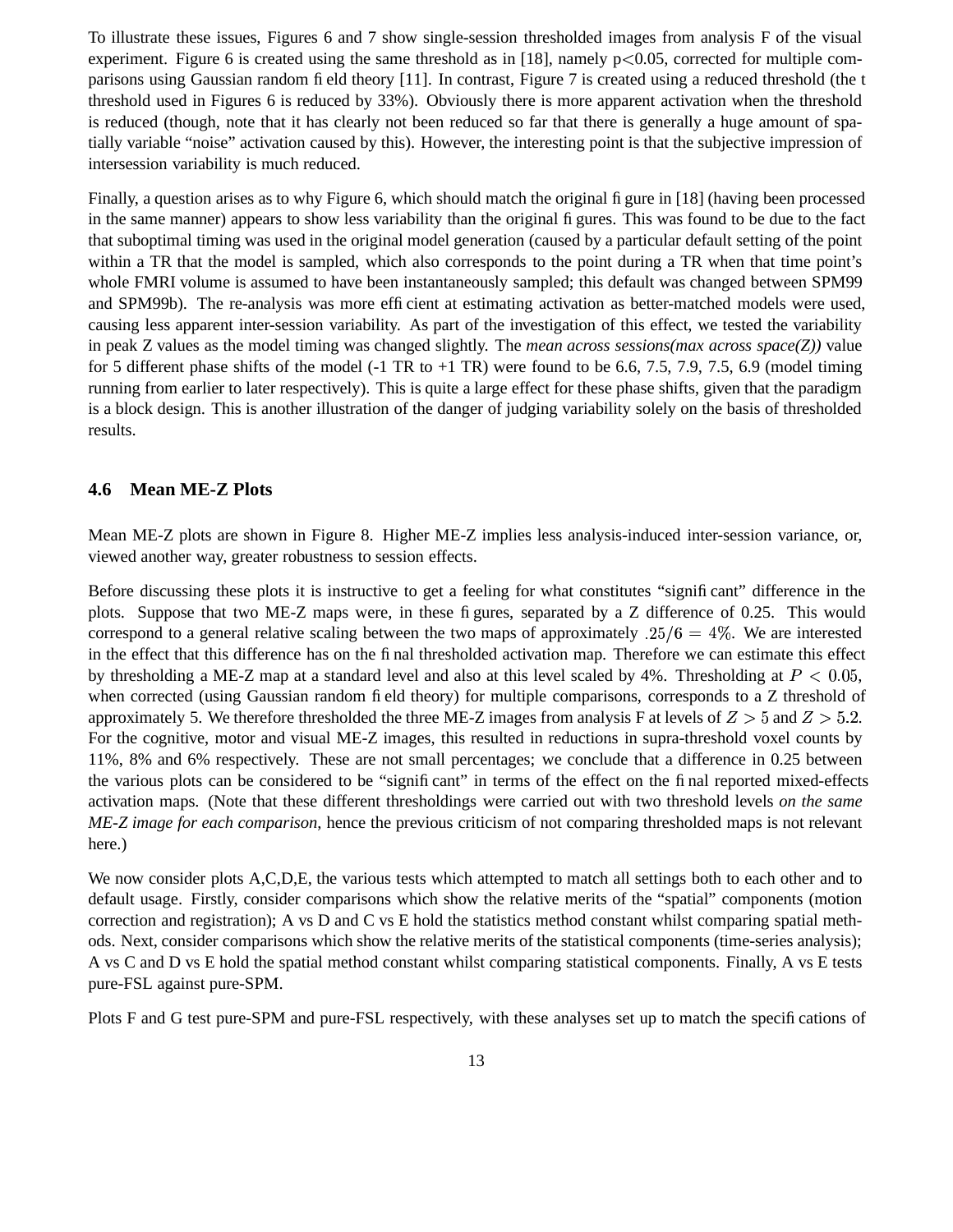

Figure 6: Visual paradigm; analysis F single-session thresholded maximum intensity projections, p<0.05 GRFcorrected. Each image corresponds to a different day's dataset.



Figure 7: Visual paradigm; analysis F single-session thresholded maximum intensity projections, thresholded with the t threshold reduced from the "p $< 0.05$  GRF-corrected" level by 33%. Note that as well as the obvious increase in reported activation, "apparent variability" is significantly decreased.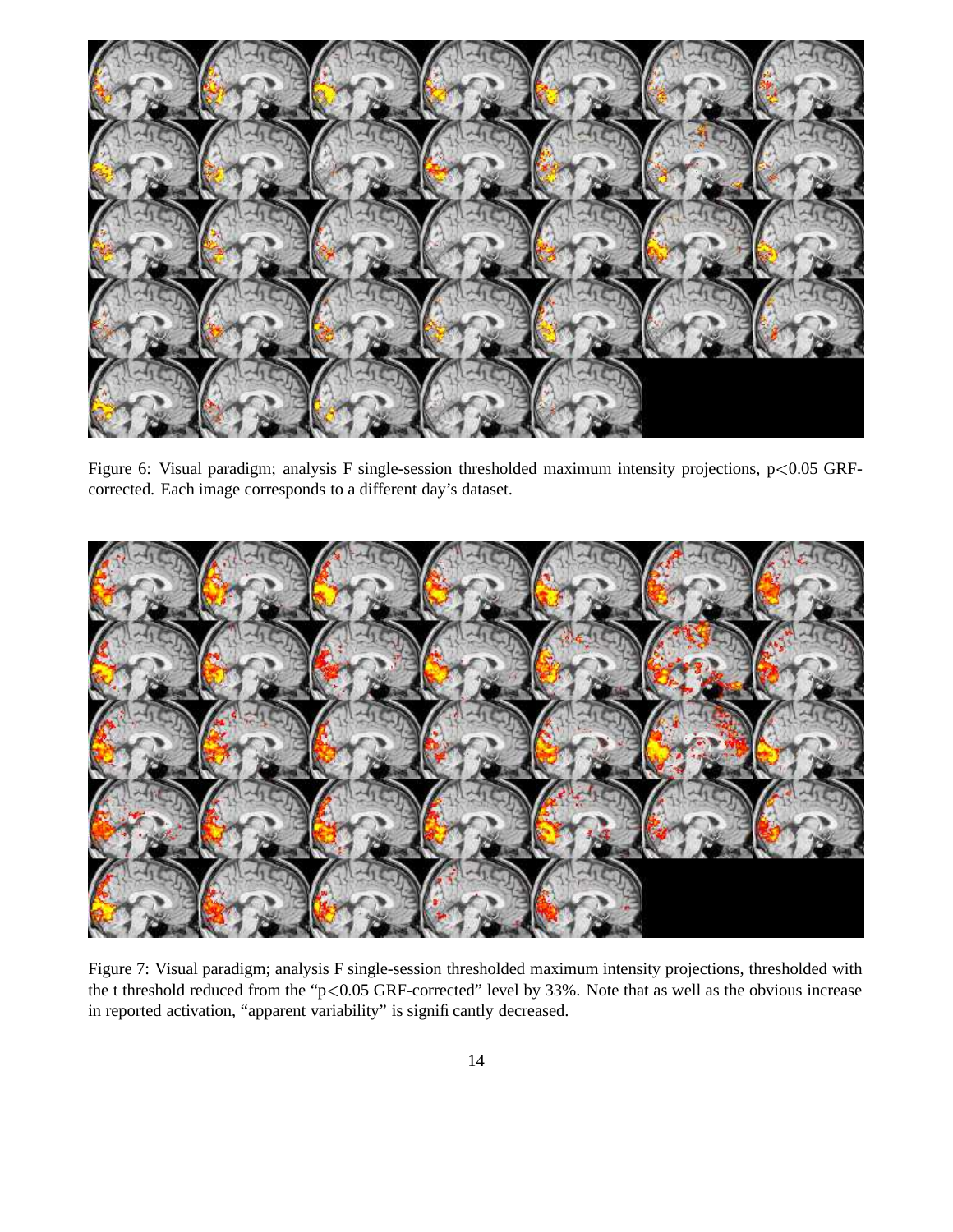

Figure 8: Mean mixed-effects Z values, uncorrected and with both z-shift correction methods.

the original analyses in [18], including turning on intensity normalisation in both cases.

The results show that both time-series statistics and spatial components (primarily head motion correction and registration to standard space) contribute to (i.e., add to) apparent session variability. Overall, with respect both to spatial alignment processing and time series statistics, FSL induced less error than SPM, i.e., was more efficient with respect to higher-level activation estimation.

The experiments used for this paper used a block-design, and as such are not expected to show up the increased estimation efficiency of prewhitening over precolouring [22]. In, [5], a similar study to that presented here, firstlevel statistics were obtained using SPM99 and FSL (i.e., only time-series statistics were compared, not different alignment methods). The data was primarily event-related, and, as in this paper, simple second-level mixed-effects analysis was used to compare efficiency of the different methods. The results showed that prewhitening was not just more efficient at first-level, but also gave rise to increased efficiency in the second-level analysis.

#### **4.7 Intensity Normalisation**

FEAT offers the option of intensity normalisation (of all volumes in each time series in order to give constant mean volume intensity over time); however, this option is turned off by default, as it is considered that this is an over-simplistic approach to a complicated problem (see, for example, [7]).

We investigated the effect (on inter-session variance) of turning intensity normalisation on. It was found that this pre-processing step does reduce the overall fixed and random effects variance (on average by about 10%), and therefore slightly increases the fixed and random effects Z values (again, giving, on average, approximately a 10%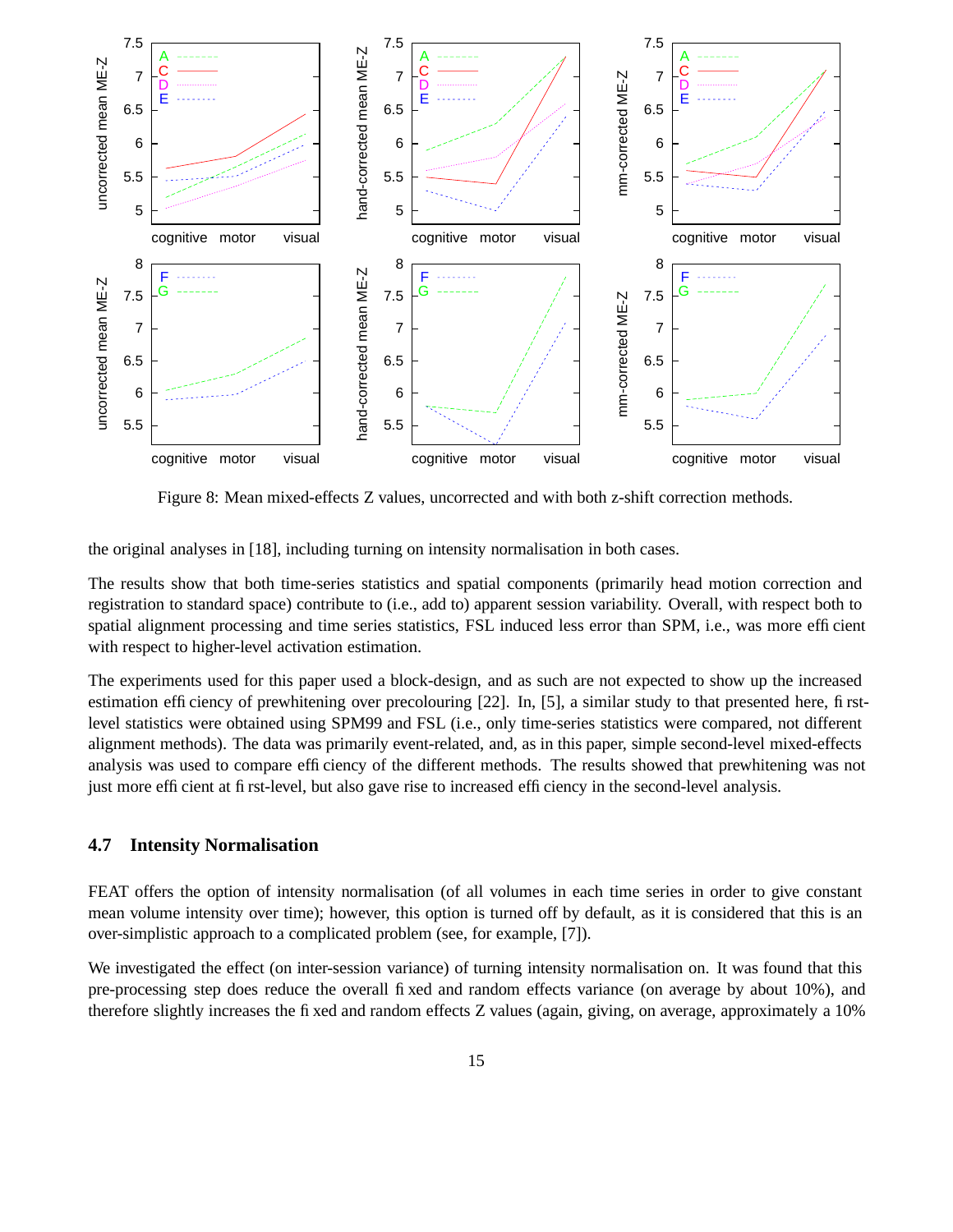increase in the number of supra-threshold voxels).

#### **4.8 1- or 2-Step Registration**

FEAT does not transform the FMRI data directly into standard space but carries all statistics out in the original (low resolution) space and then transforms the final statistics images into standard space. The transformation from original space into standard space is normally carried out (automatically) in a two-step process; first an example functional image (the one which was used as the reference in the motion correction) is registered to the subject's structural image (normally a T1-weighted image which has been brain-extracted using BET [20]) and then the structural image is registered to a standard space template (normally the MNI152). The two resulting transformations are concatenated resulting in a single transform which takes the low resolution statistic images into standard space. This is the default FEAT registration procedure, and is what was used for the analyses presented above.

We investigated whether, for this data, FEAT's two-step process (using FLIRT) is an improvement over registering the example functional image directly into standard space (using FLIRT). The two-step registration resulted in a slight decrease in cross-session fixed and random effects overall variance (by approximately 3%). The number of activated voxels in general stayed the same, but the peak Z statistic improved (again by approximately 3%) when two-step registration was used, and the activation appeared qualitatively to contain more structural detail (i.e., was less blurred). The conclusion therefore is that, even for this within-subject across-session analysis, the two-step registration approach was of value in the FEAT analyses.

## **5 Conclusions**

Intersession variability is an important consideration in power calculations for the design of FMRI experiments. It is also a critical issue for the interpretation of studies that allow for only single observations, e.g., in many clinical applications of FMRI. Here we have provided quantitative data confirming that intersession variability in FMRI is not large relative to within-session variability. We also emphasise that inter-session variability should not be judged by apparent variability in thresholded activation maps.

There are several mechanisms by which intersession variability can be minimised. While considerable attention has been paid in the past to hardware and experimental design factors, we have shown here that additional benefits can come with optimisation of analysis methodology, as analysis methods add extra variance to the true intersession variance, causing apparent increase in intersession variance. It was found that with respect both to spatial alignment processing and time series statistics, FSL1.3 induced less error than SPM99b, i.e., was more efficient with respect to higher-level activation estimation.

# **6 Acknowledgements**

We are grateful for support from the Medical Research Council (UK), the Engineering and Physical Sciences Research Council (UK), the EPSRC Medical Images and Signals Collaboration and GSK. We are very grateful to Chris Freemantle for the retrieval and transfer of the data from the Functional Imaging Lab, London.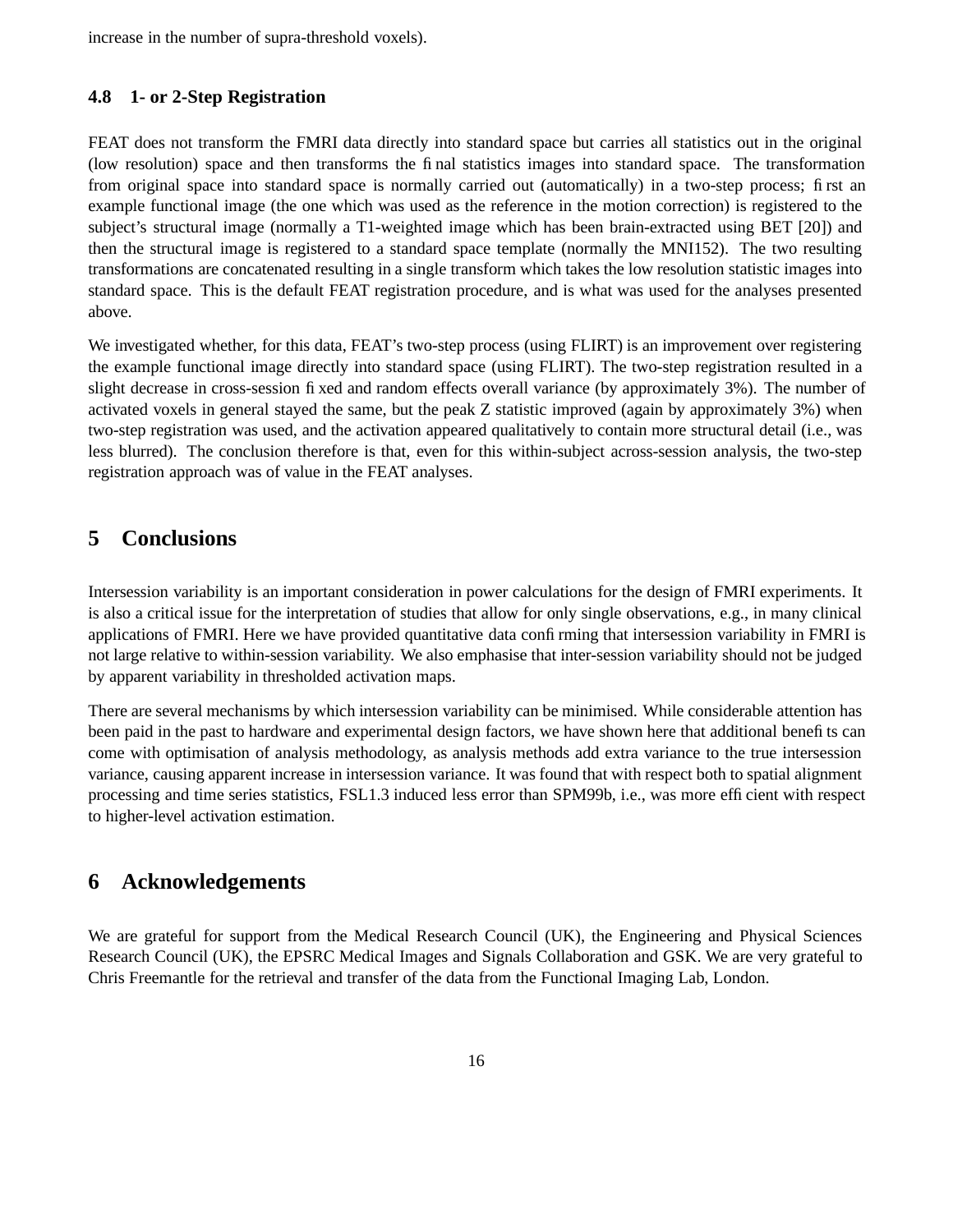# **References**

- [1] C.F. Beckmann, M. Jenkinson, and S.M. Smith. General multi-level linear modelling for group analysis in FMRI. *NeuroImage*, 20:1052–1063, 2003.
- [2] C.F. Beckmann, M.W. Woolrich, and S.M. Smith. Gaussian / Gamma mixture modelling of ICA/GLM spatial maps. In *Ninth Int. Conf. on Functional Mapping of the Human Brain*, 2003.
- [3] T. Behrens, M.W. Woolrich, and S.M. Smith. Multi-subject null hypothesis testing using a fully Bayesian framework: Theory. In *Ninth Int. Conf. on Functional Mapping of the Human Brain*, 2003.
- [4] R. Beisteiner, C. Windischberger, R. Lanzenberger, V. Edward, R. Cunnington, M. Erdler, A. Gartus, B. Streibl, E. Moser, and L. Deecke. Finger somatotopy in human motor cortex. *NeuroImage*, 13:1016– 1026, 2001.
- [5] M. Bianciardi, A. Cerasa, and G. Hagberg. How experimental design and first-level filtering influence efficiency in second-level analysis of event-related fMRI data. In *Ninth Int. Conf. on Functional Mapping of the Human Brain*, 2003.
- [6] M.W.L. Chee, H.L. Lee, C.S. Soon, C. Westphal, and V. Venkatraman. Reproducibility of the word frequency effect: Comparison of signal change and voxel counting. *NeuroImage*, 18:468–482, 2003.
- [7] M. De Luca, C.F. Beckmann, T. Behrens, S. Clare, P.M. Matthews, N. De Stefano, M. Woolrich, and S.M. Smith. Low frequency signals in FMRI - "resting state networks" and the "intensity normalisation problem". In *Proc. Int. Soc. of Magnetic Resonance in Medicine*, 2002.
- [8] A.C. Evans, D.L. Collins, S.R. Mills, E.D. Brown, R.L. Kelly, and T.M. Peters. 3D statistical neuroanatomical models from 305 MRI volumes. In *Proc. IEEE-nuclear science symposium and medical imaging conference*, pages 1813–1817, 1993.
- [9] G. Fernandez, K. Specht, S. Weis, I. Tendolkar, M. Reuber, J. Fell, P. Klaver, J. Ruhlmann, J. Reul, and C.E. Elger. Intrasubject reproducibility of presurgical language lateralization and mapping using fMRI. *Neurology*, 60(6):969–75, 2003.
- [10] K.J. Friston, O. Josephs, E. Zarahn, A.P. Holmes, S. Rouquette, and J-B. Poline. To smooth or not to smooth? *NeuroImage*, 12:196–208, 2000.
- [11] K.J. Friston, K.J. Worsley, R.S.J. Frackowiak, J.C. Mazziotta, and A.C. Evans. Assessing the significance of focal activations using their spatial extent. *Human Brain Mapping*, 1:214–220, 1994.
- [12] A.P Holmes and K.J. Friston. Generalisability, random effects & population inference. In *Fourth Int. Conf. on Functional Mapping of the Human Brain, NeuroImage*, volume 7, page S754, 1998.
- [13] M. Jenkinson, P.R. Bannister, J.M. Brady, and S.M. Smith. Improved optimisation for the robust and accurate linear registration and motion correction of brain images. *NeuroImage*, 17(2):825–841, 2002.
- [14] M. Jenkinson and S.M. Smith. A global optimisation method for robust affine registration of brain images. *Medical Image Analysis*, 5(2):143–156, June 2001.
- [15] H. Johansen-Berg, H. Dawes, C. Guy, S.M. Smith, D.T. Wade, and P.M. Matthews. Correlation between motor improvements and altered fMRI activity after rehabilitative therapy. *Brain*, 125(12):2731–42, 2002.